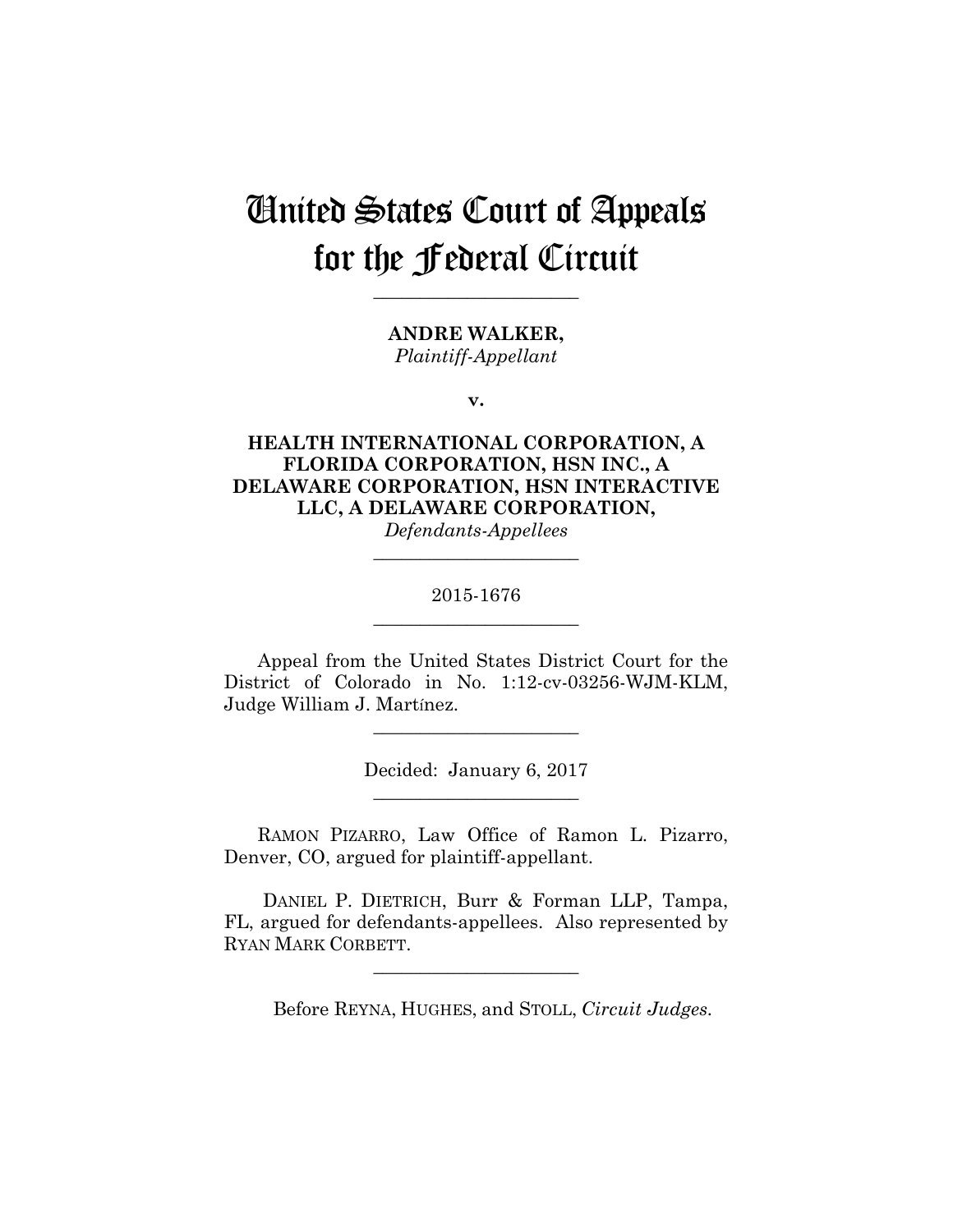## REYNA, *Circuit Judge*.

Andre Walker appeals from the final judgment of the United States District Court for the District of Colorado awarding sanctions for Walker's vexatious actions in continuing to litigate after the parties settled all claims. ECF No. 1921 (Apr. 27, 2015 final judgment awarding attorneys' fees as sanctions).2 Defendants Health International Corporation, HSN Inc., and HSN Interactive LLC (collectively, "HSN") claim that Walker's appeal is itself frivolous and move for an award of damages and double costs under Federal Rule of Appellate Procedure 38. App. Dkt. 57. We *affirm* the district court's judgment. Additionally, we find Walker's appeal to be frivolous, both as filed and as argued, and *grant* HSN's motion for sanctions.

#### **BACKGROUND**

#### District Court Proceedings

Andre Walker filed suit against various defendants on December 14, 2012 alleging infringement of U.S. Patent No. 7,090,627. Through discovery and motions, the case evolved until only HSN remained in the case.

On May 6, 2014, Walker and HSN, both represented by counsel, engaged in mediation. That same day, they entered into a hand-written Mediated Settlement Agree-

<u>.</u>

<sup>1</sup> Citations to "ECF No." are to the district court docket and citations to "App. Dkt." are to the docket on appeal.

<sup>&</sup>lt;sup>2</sup> The district court dismissed the case on the merits prior to awarding sanctions. *See Walker v. Health Int'l Corp.*, No. 12-CV-3256-WJM-KLM, 2014 WL 3819487 (D. Colo. Aug. 4, 2014), ECF No. 180, *reconsideration denied*, 2015 WL 514912 (Feb. 6, 2015), ECF No. 187.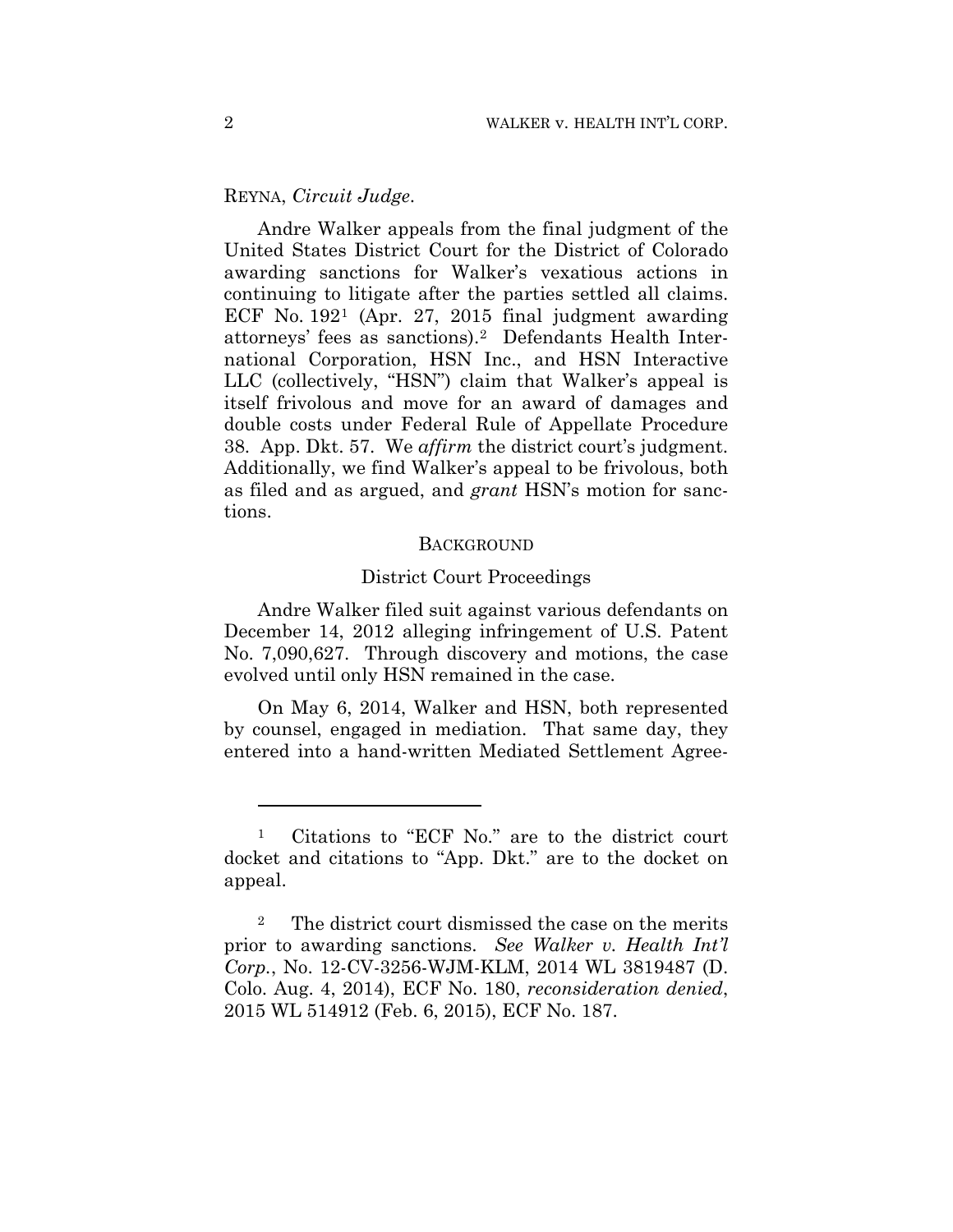ment ("Agreement"). The Agreement required that HSN pay \$200,000 to Walker within thirty days. Following payment of the \$200,000, Walker became obligated to deliver a release to HSN and "by joint stipulation the parties to this agreement shall dismiss all claims between them with prejudice." J.A. 27.

On May 9, HSN filed a Motion to Stay Deadlines based on the Agreement "that resolves all claims asserted between the parties" and requested that all case deadlines be postponed for thirty days in order to effectuate the settlement. ECF No. 140. Walker opposed the motion, stating that HSN's allegation that the Agreement resolved all claims was "simply incorrect." ECF No. 141. He acknowledged "significant progress" but claimed that "there are significant issues that remain to be resolved, and which may require the filing of an amended complaint." *Id*.

The district court denied HSN's motion "given the apparent disagreement among the parties as to whether a final resolution of all claims has been achieved." ECF No. 142. On May 12, HSN sought reconsideration of the denial of its motion by filing, under seal, the Agreement and a memorandum arguing that all claims were resolved under the terms of the Agreement. ECF Nos. 144–146.

A series of related motions and oppositions were filed over the next four weeks.3 On May 13, Walker moved to amend and file a Third Amended Complaint, which HSN opposed. ECF Nos. 147, 152. On May 16, HSN filed a Motion to Extend Deadlines, explaining that, "[p]ursuant to the Agreement, all claims asserted between the parties in this matter were resolved." ECF No. 153. That same

<u>.</u>

<sup>3</sup> This narrative does not include all filings and orders, a list of which is available in the district court docket. *See* J.A. 417–437.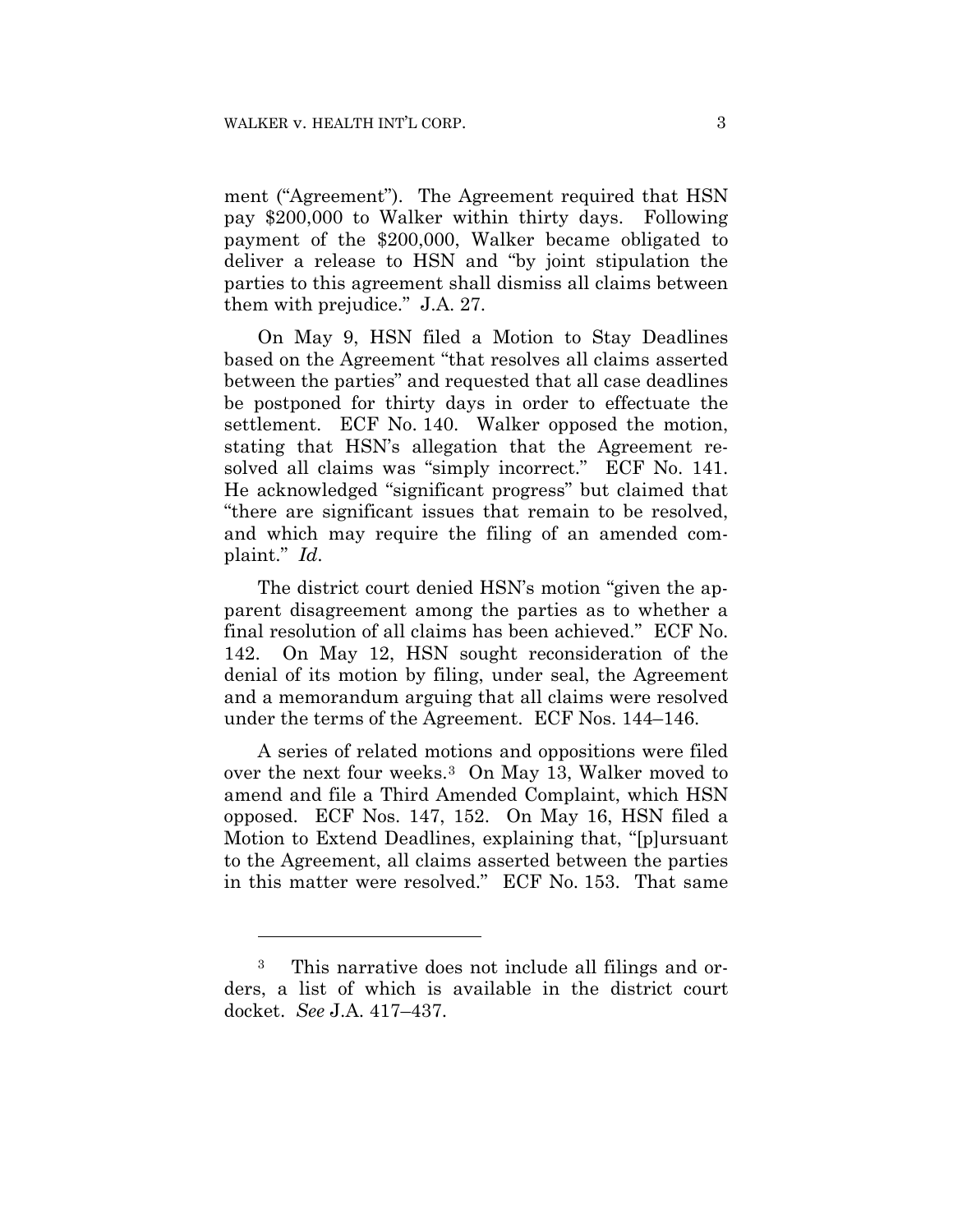day, Walker filed a Motion for Order to Set *Markman* Hearing. ECF No. 154. On May 22, Walker opposed the filing of the Agreement. ECF No. 158. On May 29, HSN filed a Motion to Enforce Mediated Settlement Agreement. ECF No. 163. As an exhibit to its Motion to Enforce, HSN attached correspondence from Walker's councounsel acknowledging that the case was settled, but requesting additional discovery. Email from David Furtado to Daniel Dietrich (May 19, 2014), ECF No. 163-1 ("I am aware we have settled this matter. In order to complete the settlement my client wishes to receive a cd of the data the the [*sic*] sales figures [provided at the mediation] were created using."). Both the HSN May 14 Opposition to the request to amend and the May 29 Motion to Enforce included conclusory requests for attorneys' fees and costs. ECF Nos. 152, 163.

On June 2, 2014, prior to receiving any payment from HSN, Walker executed and delivered a general release of all claims against HSN. HSN's counsel forwarded payment of the \$200,000 on the same day. *See* Walker's Request for Reconsideration 9, ECF No. 183 (indicating that payment was forwarded June 2, 2014). On June 6, Walker filed an Opposition to the Motion to Enforce and then, on June 13, filed a motion requesting that attorneys' fees be denied and the case be dismissed with the district court retaining jurisdiction over the Agreement. ECF Nos. 164, 165. On June 16, HSN filed a formal Motion for Sanctions based on Walker's "meritless filings [that] forced [HSN] to continue to litigate this matter and waste resources on a matter that has been fully resolved" and moved for dismissal with the district court retaining jurisdiction over its request for attorneys' fees. ECF Nos. 166–168. Walker filed an Opposition to HSN's Motion for Sanctions on June 30. ECF No. 176. The district court referred the parties to a Magistrate Judge for a status conference on the numerous pending motions. ECF No. 169. At a July 2 status conference, both parties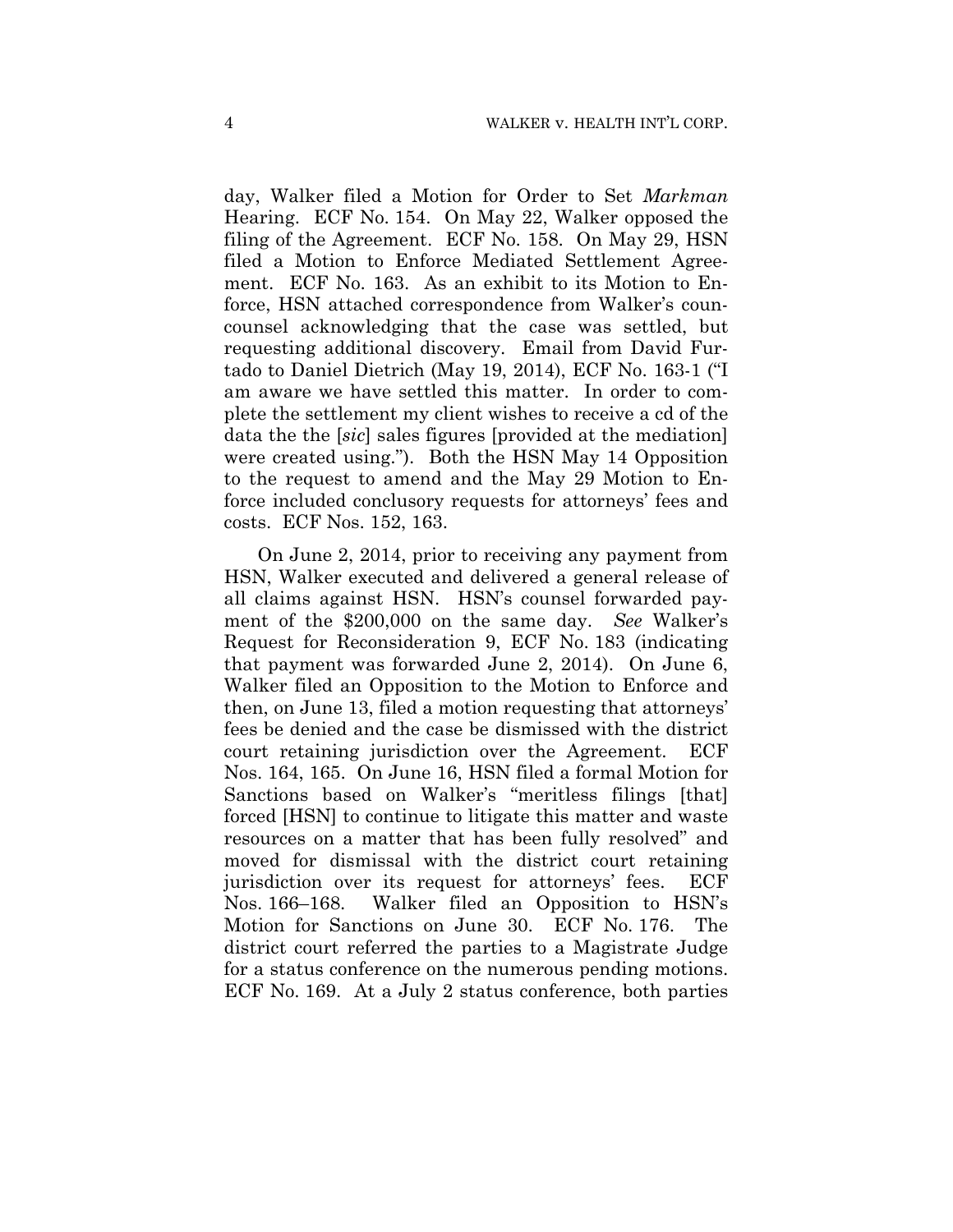agreed the case should be dismissed, but disagreed about whether, and over what, the district court retained jurisdiction. ECF No. 177.

On August 4, 2014, the district court dismissed all claims and found "that Plaintiff's actions have unnecessarily multiplied the proceedings at a time when the underlying claims have admittedly been resolved. These actions [were] not supported by any justifiable litigation strategy, particularly given Plaintiff's current position that the case should be dismissed." *Walker*, 2014 WL 3819487, at \*3. The court awarded HSN "reasonable attorneys' fees and costs resulting from Plaintiff's vexatious actions after the filing of the Notice of Settlement (ECF No. 140)" and ordered HSN to file documentation supporting its claim for damages. *Id*. The court denied the remaining nine motions as moot. *Id*.

On August 14, Walker sought reconsideration of the district court's grant of dismissal and, on August 22, HSN filed an Affidavit of Fees. ECF Nos. 183, 184. The district court denied the motion for reconsideration on February 6, 2015. ECF No. 187. Only thereafter, on February 16, did Walker file an Objection to the claimed fees, which HSN moved to strike as untimely. The district court agreed with HSN and struck Walker's Objection. ECF Nos. 188–190.

On April 27, 2015, the district court entered final judgment awarding HSN \$20,511.50 in attorneys' fees because Walker's "litigation conduct after entering into the Agreement was vexatious and had unnecessarily multiplied the proceedings." ECF Nos. 191–192.

On May 14, Walker filed a Statement purporting to "clarify issues for appeal." ECF No. 193. On May 21, he filed a Motion to Stay Execution of Judgment and for Waiver of Bond. ECF No. 195. On October 5, the district court granted Walker's Motion to Stay but denied his request for a bond waiver. ECF No. 203.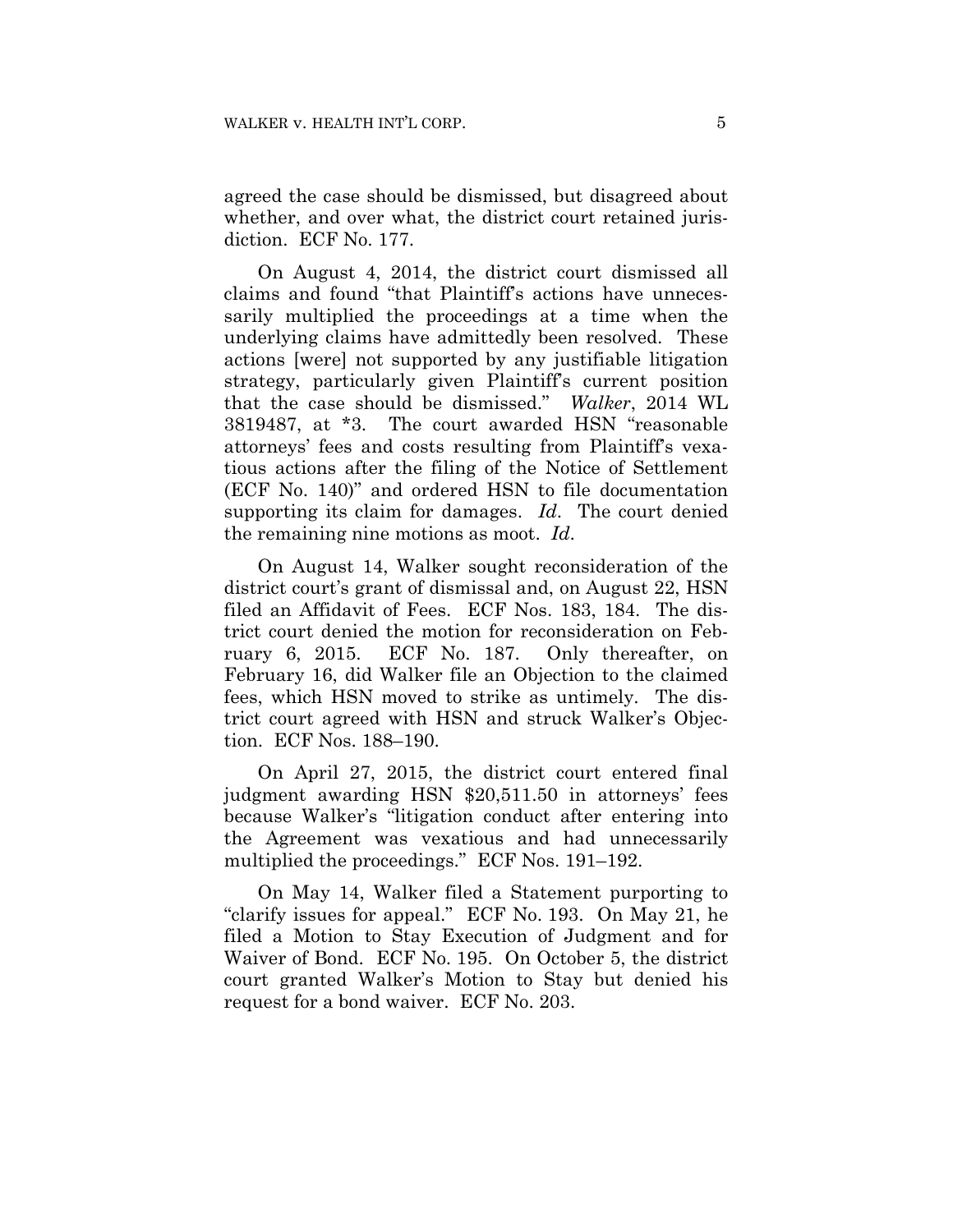Walker appeals. We have jurisdiction under 28 U.S.C. § 1295(a)(1).

#### Proceedings on Appeal

Walker appeals the district court's April 27, 2015 Judgment Awarding Attorneys' Fees in which the district court awarded HSN \$20,511.50 in attorneys' fees plus costs. ECF No. 192.

The parties briefed this appeal throughout the latter half of 2015. On December 7, 2015, HSN filed a Motion for Sanctions, requesting attorneys' fees and double costs pursuant to Federal Rule of Appellate Procedure 38, which Walker opposed. App. Dkts. 57–58. Oral arguments were heard on April 4, 2016. At the conclusion of oral arguments, we ordered Walker to show cause within thirty days why we should not issue sanctions. Oral Arg. Tr. at 23:15, http://oralarguments.cafc.uscourts.gov/ default.aspx?fl=2015-1676.mp3.

The next day, we ordered HSN to file documentation supporting damages and granted Walker leave to object. App. Dkt. 72. On April 25, 2016, HSN filed documentation supporting its request of \$48,482.50 in attorneys' fees and \$3,319.38 in double costs. App. Dkt. 73. On May 9, 2016, Walker filed a Notice Regarding Objections that stated in full, "Appellant has paid the full amount requested. Accordingly any objection is moot." App. Dkt. 74. However, the parties have not indicated that they settled the dispute regarding sanctions on appeal or the underlying sanctions granted by the district court.

#### DISCUSSION

### I

The Supreme Court has recognized the federal courts' inherent, equitable power to "award attorneys' fees when the interests of justice so require." *Hall v. Cole*, 412 U.S. 1, 5 (1973). Such an award is within the court's discretion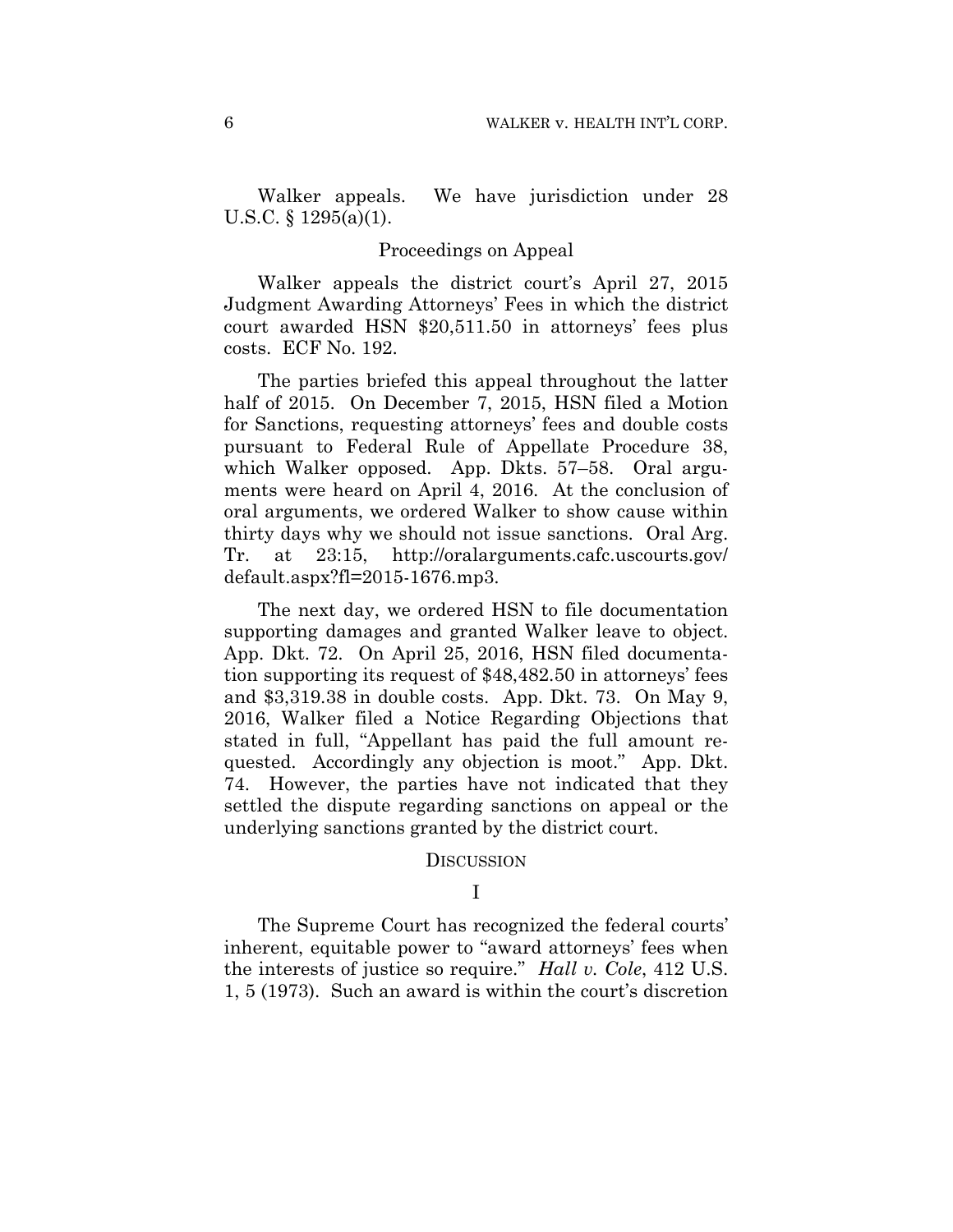when a party "has acted in bad faith, vexatiously, wantonly, or for oppressive reasons." *Id*. (quotation marks and citations omitted).

In reviewing a district court's fee award, we apply the law of the regional circuit, in this case the Tenth Circuit. *See, e.g.*, *Pickholtz v. Rainbow Techs., Inc.*, 284 F.3d 1365, 1371 (Fed. Cir. 2002). In the Tenth Circuit, a district court may equitably award attorney's fees when "the opponent in litigation has acted in bad faith, vexatiously, wantonly, or for oppressive reasons." *Ryan v. Hatfield*, 578 F.2d 275, 277 (10th Cir. 1978) (quotation marks and citation omitted). "[T]he trial court has discretion and will be reversed only in circumstances which do not show a reasonable ground for the conclusion that vexatiousness existed." *Id.*

The court's authority to award attorneys' fees and costs as sanctions under Federal Rule of Appellate Procedure 38 is linked to the merits of, and the party's conduct during, the appeal. Rule 38 provides that "[i]f a court of appeals determines that an appeal is frivolous, it may, after a separately filed motion or notice from the court and reasonable opportunity to respond, award just damages and single or double costs to the appellee." We recognize two related ways that an appeal can be frivolous under Rule 38. First, an appeal is frivolous as filed when "the judgment by the tribunal below was so plainly correct and the legal authority contrary to appellant's position so clear that there really is no appealable issue." *State Indus., Inc. v. Mor-Flo Indus., Inc.*, 948 F.2d 1573, 1578 (Fed. Cir. 1991) (quoting *Finch v. Hughes Aircraft Co.*, 926 F.2d 1574, 1579–80 (Fed. Cir. 1991)). Second, an appeal is frivolous as argued when "the appellant's misconduct in arguing the appeal" justifies such a holding. *Id*. (quoting *Romala Corp. v. United States*, 927 F.2d 1219, 1222 (Fed. Cir. 1991)). Such misconduct can include manufacturing arguments "by distorting the record, by disregarding or mischaracterizing the clear authority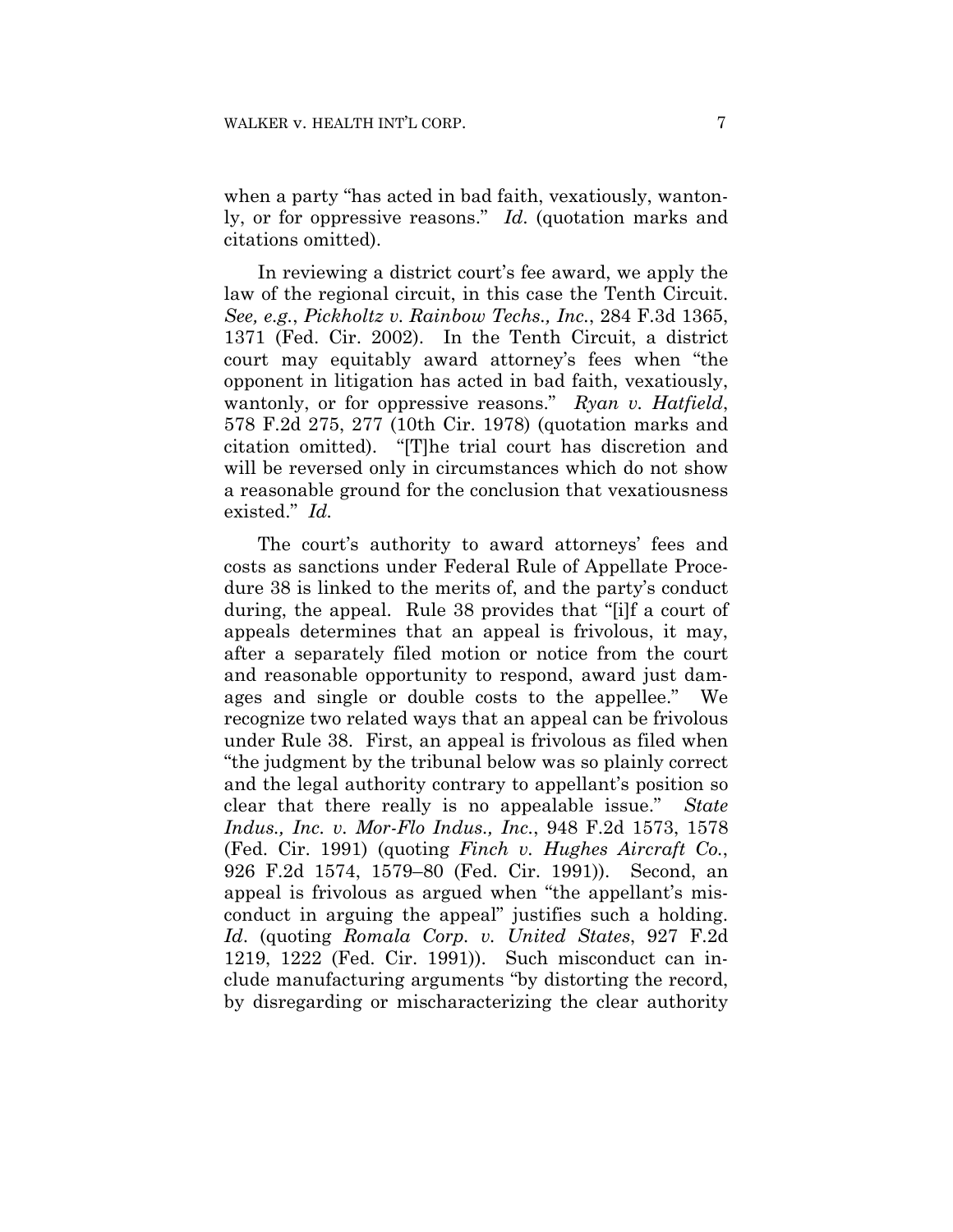against its position, and by attempting to draw illogical deductions from the facts and the law." *Id*. at 1579.

#### II

### District Court Proceedings

Walker first argues that the district court erred in awarding fees without "findings of subjective bad faith" and therefore must be reversed "due to the lack of factual support for the [district] court's conclusions." Walker Br. 11. This argument mischaracterizes clear authority. Federal courts may award damages under their equitable powers when litigants have acted "in bad faith, vexatiously, wantonly, *or* for oppressive reasons." *Hall*, 412 U.S. at 5 (emphasis added). The district court made detailed findings that Walker's actions after the settlement were "vexatious" and sufficient for awarding fees. *Walker*, 2014 WL 3819487, at \*3. We find ample support in the record for the district court's conclusion of vexatiousness. Primarily, the Agreement unambiguously resolved "all claims" and clearly dismissed the suit with prejudice upon HSN's payment of \$200,000. The district court correctly concluded that there remained no legitimate reason to continue litigation once the parties entered into a comprehensive settlement of all claims.

Walker next argues that the district court lacked authority to strike his Objection to the award of attorneys' fees as untimely because "motions, briefs, memoranda, objections or affidavits may not be attacked by a motion to strike." Walker Br. 14–15 (citing 2-12 *Moore's Federal Practice - Civil* § 12.37 (2015)). Even if Rule 12(f) motions are not appropriate means to attack filings other than pleadings, which we need not resolve, it does not logically follow that the district court lacked authority to deny Walker's Objection.

Walker's Objection failed to challenge the reasonableness of the fees claimed; instead, it improperly re-raised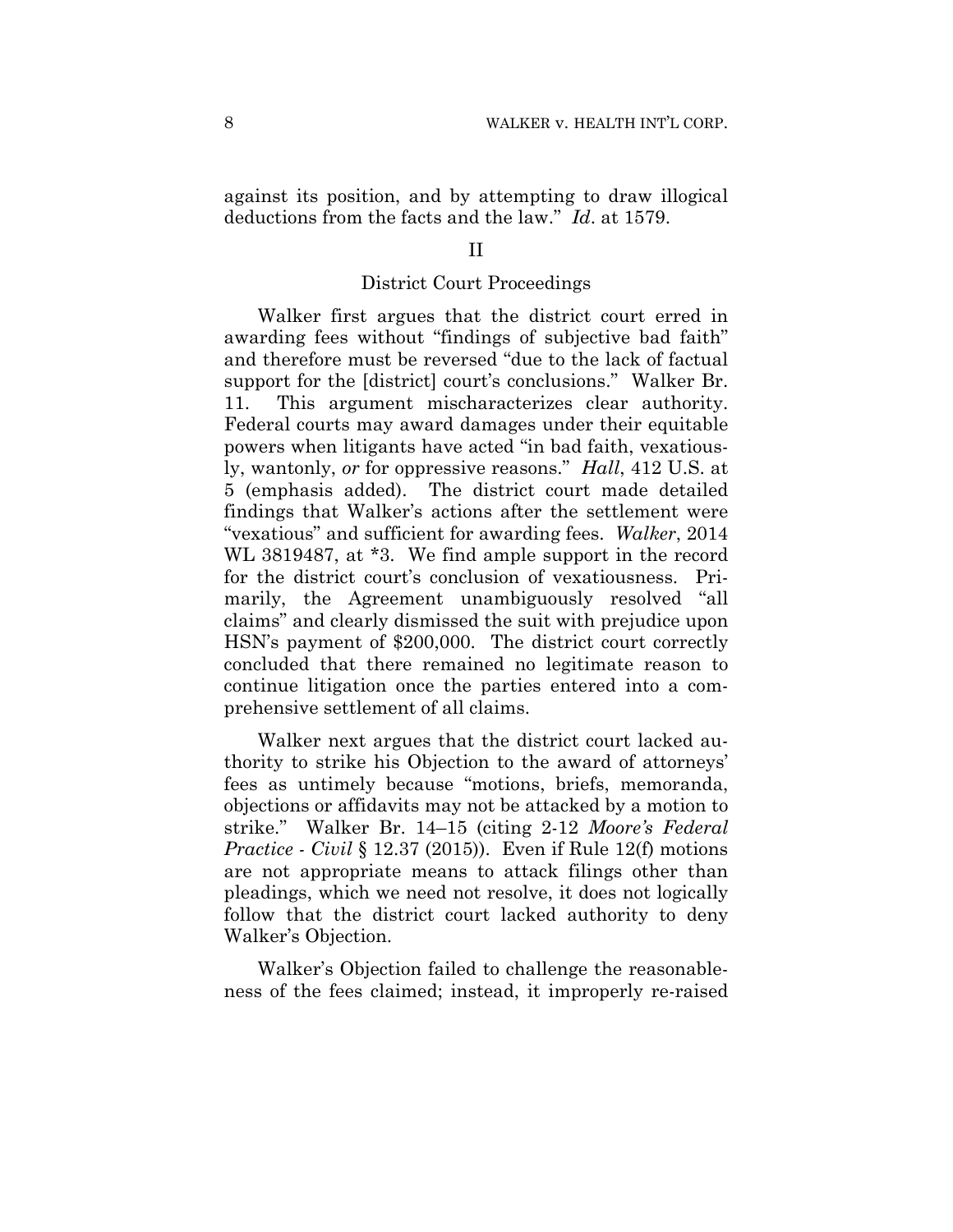the same arguments raised in his Response to the sanctions motion and his Motion for Reconsideration. *Compare* ECF No. 176, at 4 ("The Agreement recognizes that at least two additional issues needed to be resolved by the parties.") *and* ECF No. 183, at 2 ("[T]he Agreement recognized that . . . an additional release was still required."), *with* ECF No. 188 at 7 ("Plaintiff maintains that it . . . wanted that all of the requirements listed in the [Agreement] be completed."). The district court had already considered and rejected these arguments, so it had authority to strike the Objection as "redundant." D.C.COLO.LCivR 7.1(i).<sup>4</sup> Further, because the district court already had considered the same arguments, its decision not to hear them again was not a denial of due process and did not otherwise affect Walker's "substantial rights." 28 U.S.C. § 2111; *see also Grannis v. Ordean*, 234 U.S. 385, 394 (1914) ("The fundamental requisite of due process of law is the opportunity to be heard."); *Servants of Paraclete v. Does*, 204 F.3d 1005, 1012 (10th Cir. 2000) (motions for reconsideration are "not appropriate to revisit issues already addressed or advance arguments that could have been raised in prior briefing"). Walker fails to persuade us that even if such error occurred, the result might have been different. *See SmithKline Diagnostics, Inc. v. Helena Labs. Corp.*, 859 F.2d 878, 892 (Fed. Cir. 1988) ("On appeal it is [Appellant's] burden to show not only that the district court erred, but also to persuade this court that had such error not occurred the result might have been different."). Walker's Objection was merely an attempt to re-argue positions. The district court correctly rejected them, and reversible error cannot

1

<sup>&</sup>lt;sup>4</sup> The district court had authority to simply deny Walker's Objection as untimely because it was filed more than 21 days after HSN filed its Affidavit of Fees. *See*  ECF No. 188 (February 16, 2015); ECF No. 184 (August 22, 2014); D.C.COLO.LCivR 7.1(d).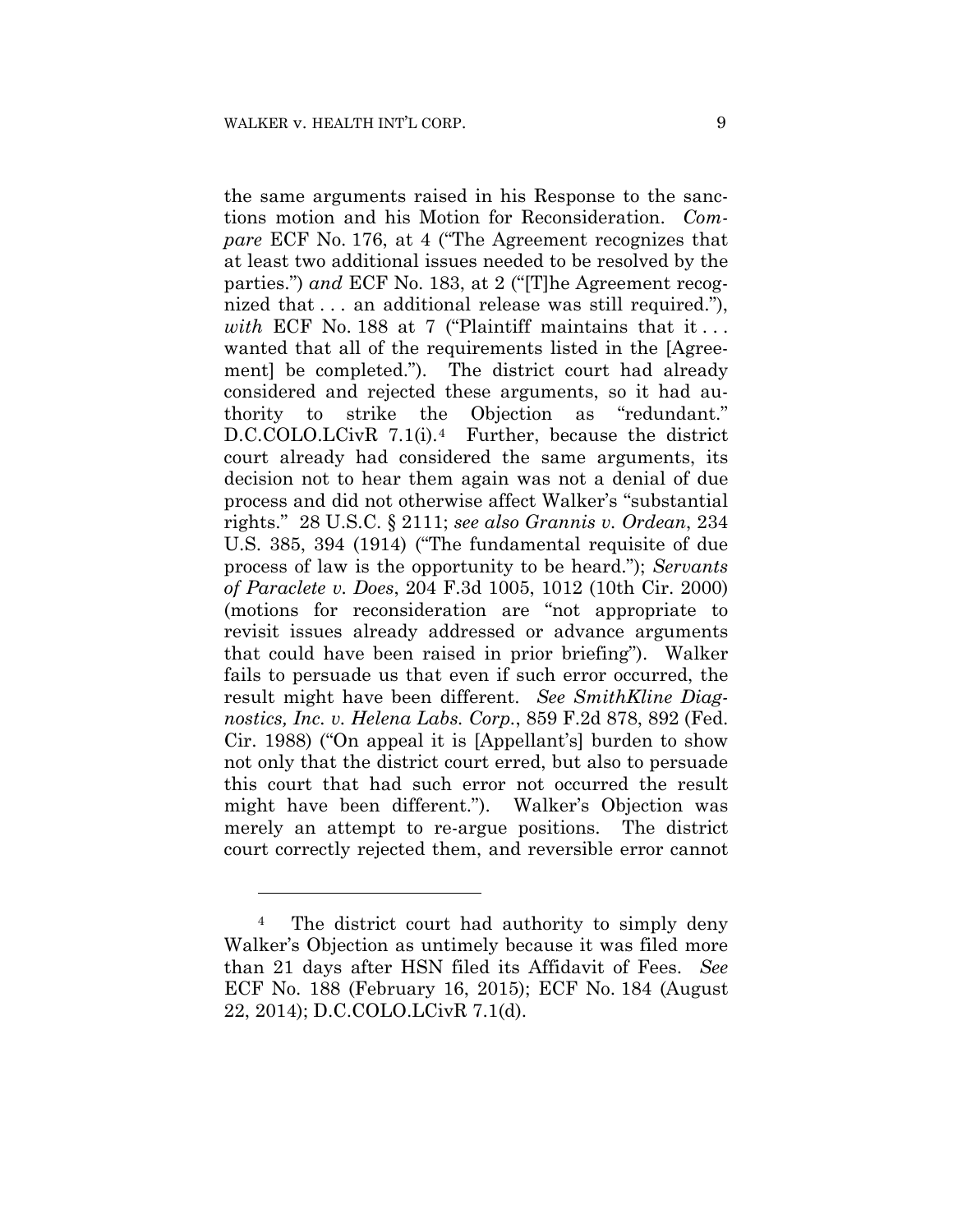flow from a district court's determination not to rehear meritless arguments.

Walker's third argument is that the district court lacked jurisdiction because the case should have been dismissed either because of the Agreement or once the parties agreed at the status conference that the case should be dismissed. Walker Br. 16 (citing *Smith v. Phillips*, 881 F.2d 902, 904 (10th Cir. 1989) ("A voluntary dismissal by stipulation under [Fed. R. Civ. P.] 41(a)(1)(ii) is of right, cannot be conditioned by the court, and does not call for the exercise of any discretion on the part of the court.")).5 Under Federal Rule of Civil Procedure 41, "the plaintiff may dismiss an action without a court order by filing . . . a stipulation of dismissal signed by all parties who have appeared." Fed. R. Civ. P.  $41(a)(1)(A)(ii)$ . In this case, joint stipulation of dismissal was not filed, and contrary to Walker's position, *see* Walker Br. 15, the Agreement does not itself stipulate to dismissal, but instead explicitly calls for the parties to file a separate joint stipulation after a condition precedent is met. Here, the \$200,000 was paid for the release. J.A. 27. In any event, after the merits of a case are dismissed, a district court retains jurisdiction over whether to grant sanctions. *See, e.g.*, *Griffen v. Oklahoma City*, 3 F.3d 336, 338, 340 (10th Cir. 1993) (remanding for consideration of a sanctions motion filed after final judgment had been entered on the merits of all claims).

#### Proceedings on Appeal

On appeal, Walker argues that the award of fees was improper because he was the "prevailing party" in the

<u>.</u>

<sup>5</sup> This position is contrary to Mr. Walker's position before the district court that it "should retain jurisdiction over the case for the purpose of enforcing the settlement agreement." J.A. 60.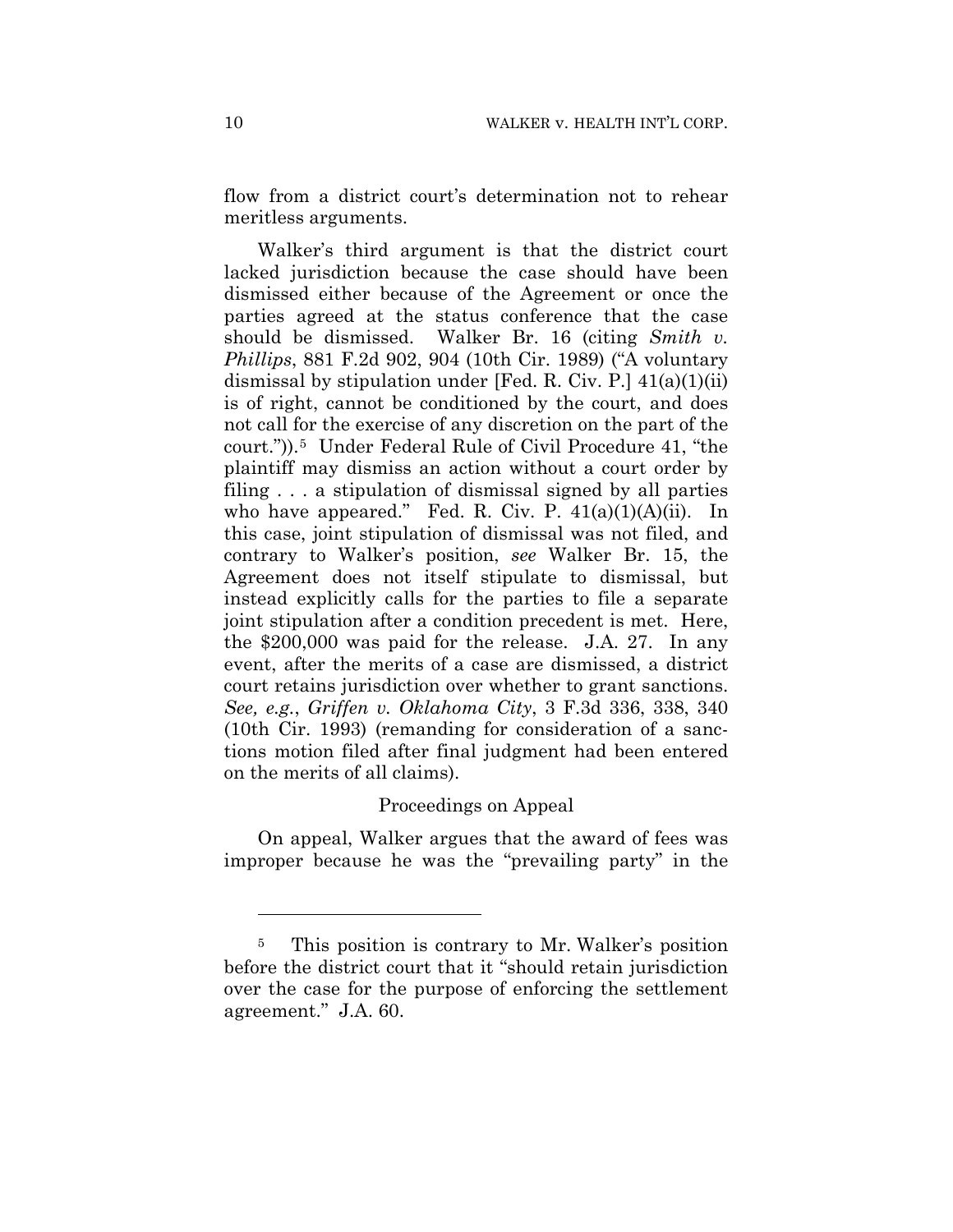lawsuit by compelling a "voluntary change" in HSN's conduct. Walker Br. 12. In support, Walker cites *Buckhannon Board & Care Home, Inc. v. West Virginia Department of Health & Human Resources*, 532 U.S. 598, 601 (2001). But *Buckhannon* states the opposite of Walker's position. There, the Court explicitly rejected the socalled "catalyst theory" of attorney fee recovery Walker invokes here. 532 U.S. at 610 ("[W]e hold that the 'catalyst theory' is not a permissible basis for the award of attorney's fees under the [Fair Housing Amendments Act]."). Even after HSN pointed out Walker's mischaracterization of clear authority, he continued to press this frivolous argument and reiterated it at oral argument. *See* Reply Br. 23.

Walker also raises new arguments in his Reply amounting to baseless accusations against opposing counsel. Walker argues that HSN's counsel violated Colorado Rule of Professional Conduct 1.3 by failing to immediately notify him that HSN had tendered the settlement payment to its counsel. Reply Br. 22. Walker failed to raise this argument in his opening brief, so it is waived. *See Becton Dickinson & Co. v. C.R. Bard, Inc.*, 922 F.2d 792, 800 (Fed. Cir. 1990) ("[A]n issue not raised by an appellant in its opening brief . . . is waived."). But we address the argument to illustrate Walker's bent to mischaracterize clear authority and to draw illogical conclusions from the law and facts.

Rule 1.3 unambiguously requires attorneys to protect their own clients' interests. It provides that "[a] lawyer shall act with reasonable diligence and promptness in *representing a client*." Colo. R. of Prof'l Conduct (2014) (emphasis added). Walker argues that the rule exists to protect him, and that opposing counsel's delay in tendering payment "was in fact vexatious" because "unreasonable delay can cause a client needless anxiety and undermine confidence in the lawyer's trustworthiness." Reply Br. 22 (quoting Rule 1.3 cmt. [3]). Rule 1.3's text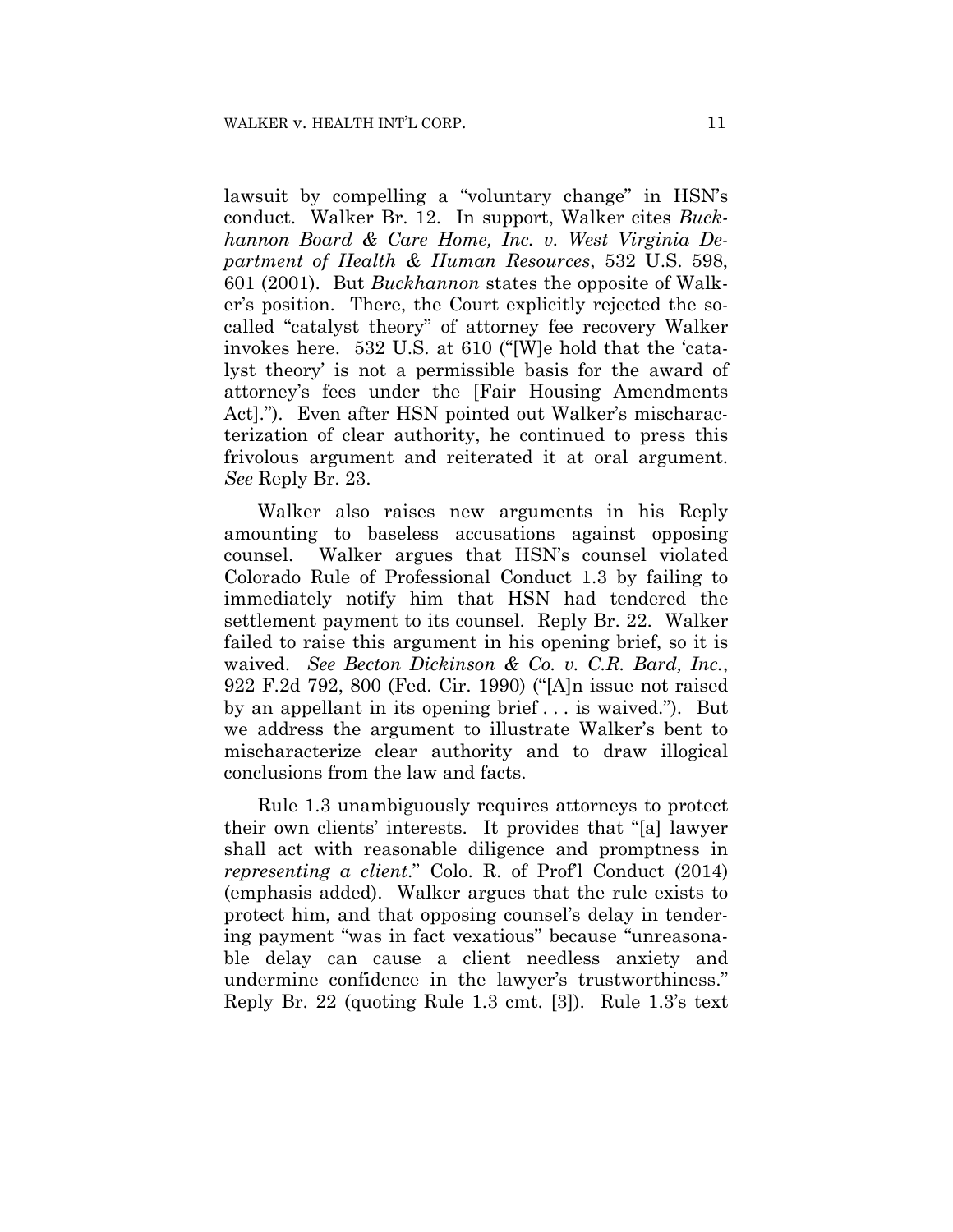and appended comments are antithetical to Walker's position. *See, e.g.*, Colo. R. of Prof'l Conduct R. 1.3 cmt. [1] ("[A] lawyer may have authority to exercise professional discretion in determining the means by which a matter should be pursued."). HSN's counsel satisfied the mandates of Rule 1.3 by forwarding payment within the 30 day period provided for in the Agreement, thereby diligently protecting HSN's "interests" and HSN's "legal position." *Id*. cmt. [3]. Walker's implausible reading is contrary to the Rule's explicit language and leads to illogical conclusions. As such, the positions taken by Walker on appeal in the briefs and at oral argument were frivolous.

#### III

This court has long disdained the filing of frivolous appeals. "The filing of and proceeding with clearly frivolous appeals constitutes an unnecessary and unjustifiable burden on already overcrowded courts, diminishes the opportunity for careful, unpressured consideration of nonfrivolous appeals, and delays access to the courts of persons with truly deserving causes." *Asberry v. U.S. Postal Serv.*, 692 F.2d 1378, 1382 (Fed. Cir. 1982). Frivolous appeals waste both the public resources supplied to this court and the resources of prevailing litigants that must defend such frivolous actions.

This appeal was frivolous as filed. The record lacks any support for Walker's attempts to frustrate the comprehensive settlement by prolonging litigation. In the absence of such support, the district court's conclusion that Walker's actions were vexatious provides a reasonable basis for the award of attorneys' fees. *See Finch*, 926 F.2d at 1580; *Ryan*, 578 F.2d at 277.

Walker's numerous mischaracterizations of clear authority in arguing the appeal also makes this case frivolous as argued. *See Mor-Flo Indus.*, 948 F.2d at 1579. Particularly troubling are Walker's baseless assertions of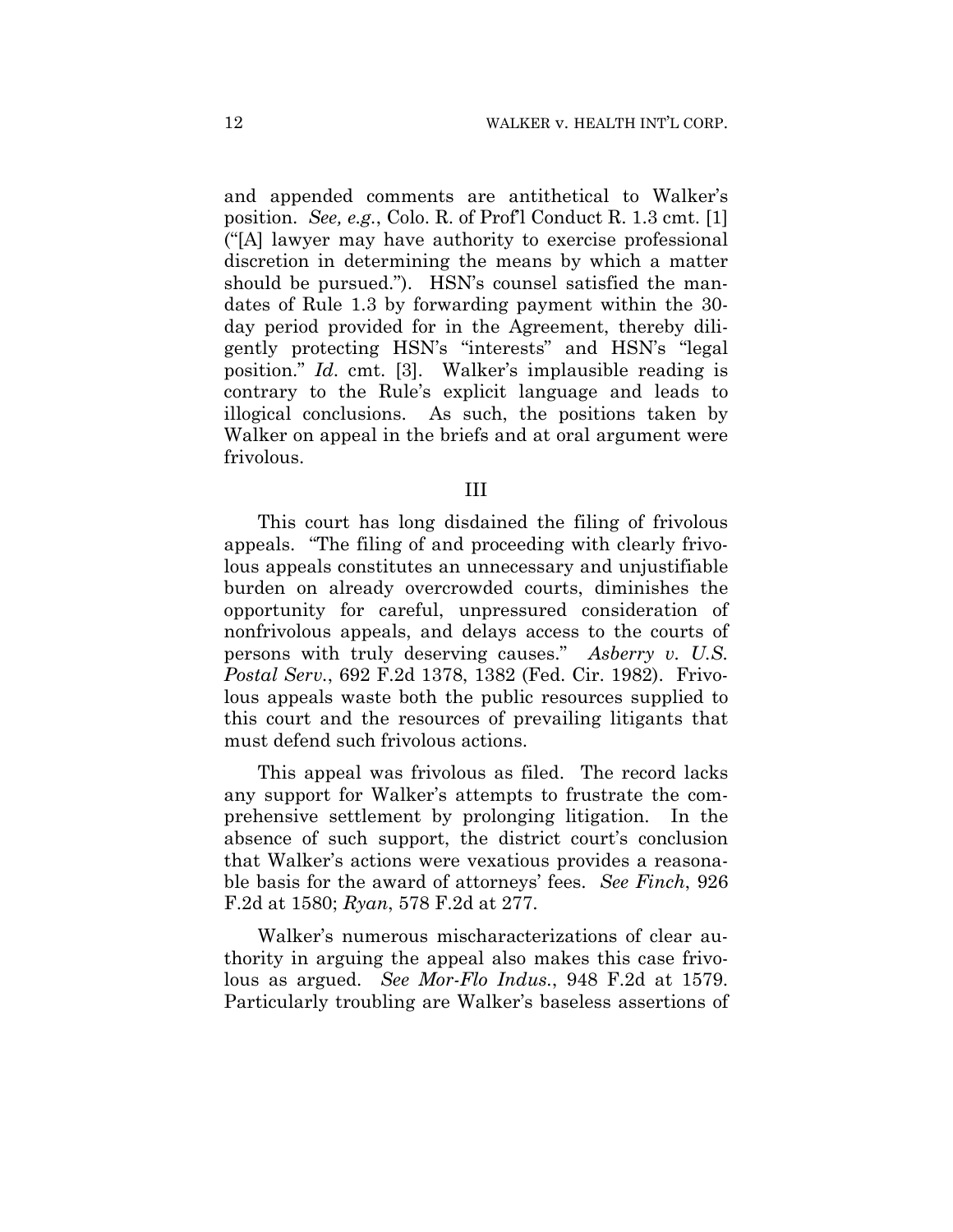misconduct against his opposing counsel and continued misrepresentation of clear, binding Supreme Court precedent even after the distortion was pointed out by opposing counsel. The continued misrepresentation standing alone is a very serious matter that could warrant sanctions. *Id*. at 1580.

We do not treat such misconduct lightly for good reason. "Where a party blindly disregards long established authority and raises arguments with no factual foundation, . . . the judicial process has not been used, but abused, and sanctions under Rule 38 are warranted." *Octocom Sys., Inc. v. Hous. Comput. Servs.*, Inc., 918 F.2d 937, 943 (Fed. Cir. 1990). Attempts to mislead the court in a frivolous appeal further compound the wasted resources because the court and opposition are forced to devote extra resources to sorting through half-truths and misused legal authority in an appeal that never should have been filed in the first place. "Sanctions are awarded to compensate the victimized party for the burden of continued litigation in what long ago [was] a settled matter, as well as to discourage frivolous appeals which unnecessarily clog our docket." *Mor-Flo Indus.*, 948 F.2d at 1582.

In keeping with this court's longstanding policy of enforcing Rule 38 vigorously, we exercise our discretion to impose sanctions in the full amount of HSN's request. *See* Practice Note to Fed. R. App. P. 38 in Fed. Cir. Rules. We find that the unopposed fees and costs HSN requests are reasonable. *See Mor-Flo Indus.*, 948 F.2d at 1582 ("Judges have experience in determining what are reasonable hours and reasonable fees for the work lawyers perform and may rely on that experience to set an award."). Because of Walker's misconduct in arguing the appeal, "we consider the attorney who wrote and signed the briefs to be equally responsible." *Id*. We therefore hold Walker's counsel jointly and severally liable for the damages we assess.